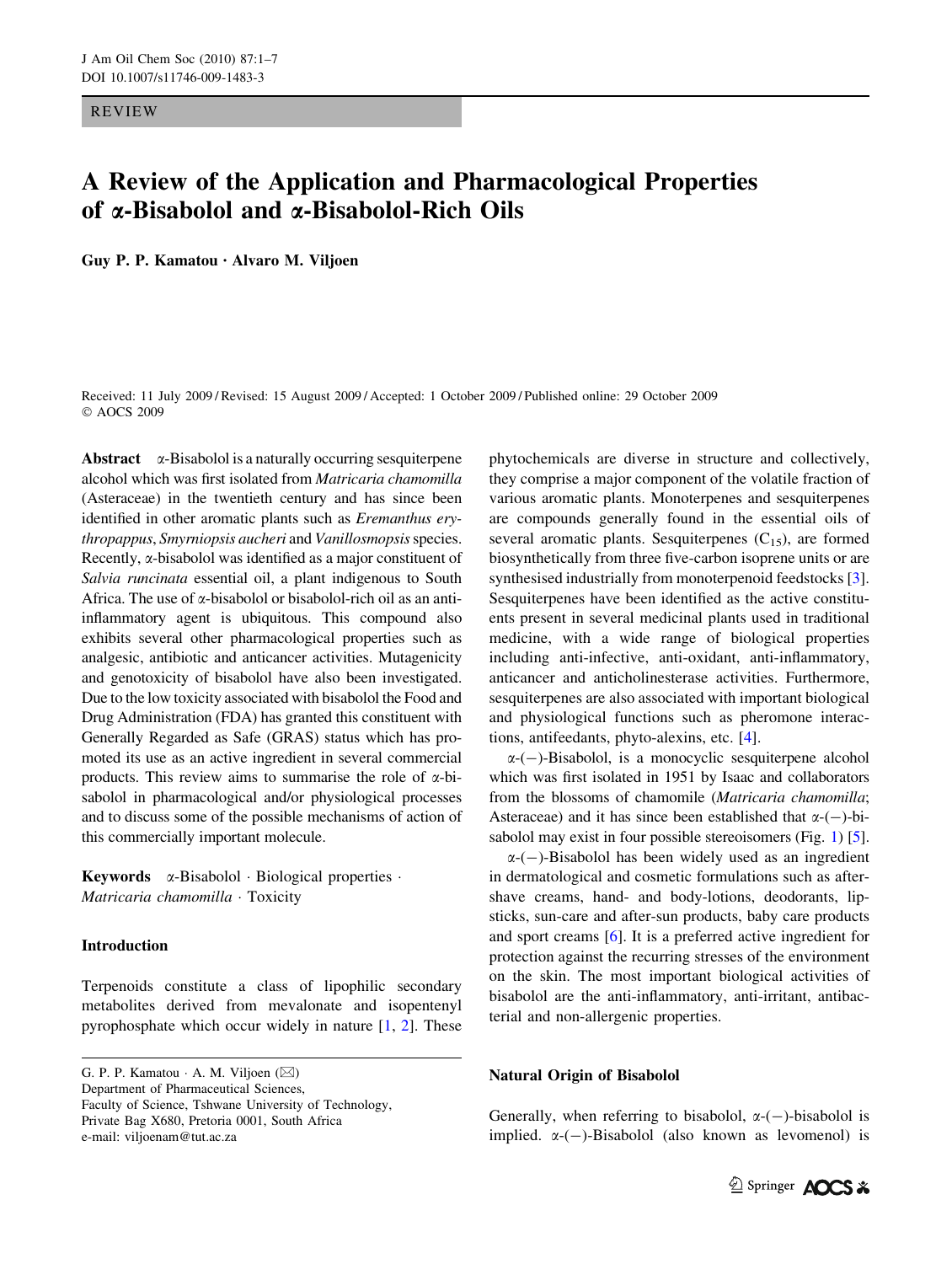Fig. 1 Stereoisomers of  $\alpha$ - $(-)$ -bisabolol

<span id="page-1-0"></span>



present in various plants and can be obtained by hydrodistillation of German chamomile (Matricaria chamomilla), sage (Salvia runcinata and certain chemotypes of the closely related S. stenophylla), Vanillosmopsis sp. (e.g. V. pohlii, V. arborea) and Myoporum grassifolium. Matricaria chamom*illa* and *S. runcinata* contain up to 50 and 90%  $\alpha$ -(-)bisabolol, respectively [\[7](#page-5-0), [8](#page-5-0)]. Another less explored source of a-bisabolol is the wood of Candeia (Eremanthus erythro*pappus*) which may contain up to  $85\%$  of  $\alpha$ -bisabolol [[9](#page-5-0)].

## Uses

 $\alpha$ -(-)-Bisabolol is used in decorative cosmetics, fine fragrances, shampoos and other toiletries as well as in non-cosmetic products such as household cleaners and detergents and also in pharmaceutical formulations [[10,](#page-5-0) [11](#page-5-0)]. The main application of  $\alpha$ -bisabolol in the pharmaceutical sector is related to its anti-inflammatory, antispasmodic, anti-allergic, drug permeation and vermifuge properties [\[9](#page-5-0), [12\]](#page-5-0).

## Chemical and Physical Properties

Bisabolol, also known as alpha,4-dimethyl-alpha-(4 methyl-3-pentenyl)-3-cyclohexene-1-methanol, is a sesquiterpene alcohol with the chemical formula  $C_{15}H_{26}O$ . Bisabolol has a weak sweet flora aroma. It is a colourless liquid with a relatively low density (0.93) and a boiling point of 153 °C at 12 Torr [[13\]](#page-5-0). Bisabolol is a very lipophilic substance, with a propensity to oxidise. It is almost insoluble in water, nevertheless, soluble in ethanol. The oxidation products are mainly bisabolol-oxide A and B [[14\]](#page-5-0). The enantiomer  $\alpha$ -(+)-bisabolol is rare in nature and the synthetic equivalent is generally a mixture of  $\alpha$ -( $\pm$ )-bisabolol.

#### Biological Properties of Bisabolol and Bisabolol-rich Oil

In many parts of the world, German chamomile (confusingly referred to as ''European ginseng'') is considered to have panacea-like properties (universal drug) and it used to treat a diversity of conditions [[15\]](#page-5-0). The high level of a-bisabolol present in chamomile oil is credited for providing the several biological properties ranging from anti-infective activity to anticancer, anti-inflammatory, anticholinesterase properties, and also for its ability to enhance transdermal drug permeation [\[16–20](#page-5-0)].

Anti-infective Properties of Bisabolol

Several aromatic plants (chamomile and sage) are used as traditional remedies to treat various ailments. Many studies have described the composition of essential oils and reported the biological activity of the major constituents [\[21](#page-5-0)]. Although the antimicrobial activity of certain compounds such as carvacrol, 1,8-cineole and camphor is well established [\[22](#page-5-0), [23\]](#page-6-0), the antimicrobial activity of many sesquiterpenes such as bisabolol has only been reported for a limited number of pathogens. For instance,  $\alpha$ -bisabolol tested active against Gram-positive bacteria, fungi and Candida albicans [\[24](#page-6-0)]. The antimicrobial activity of 20 essential oil constituents including  $\alpha$ -bisabolol was investigated using the microdilution method. Although,  $\alpha$ -bisabolol exhibited poor activity against Staphylococcus aureus, Bacillus cereus and Escherichia coli, the activity against C. albicans was promising and comparable to linalool (MIC values: 36 and 39 mM, respectively) [[18\]](#page-5-0).

The antifungal activity of sesquiterpenes including bisabolol against Botrytis cinerea was examined using the fungal growth inhibition assay. Bisabolol showed mycelial growth inhibition from 50 ppm, retaining an inhibition percentage of 49 and 64% at 100 and 200 ppm, respec-tively, after 6 days [[25\]](#page-6-0). Salvia runcinata ( $\approx 60\%$  bisabolol) also exhibited in vitro antibacterial activity against S. aureus, S. epidermidis, B. cereus and B. subtilis with the MIC values ranging from 1.6 to 3.1 mg/ml [\[26](#page-6-0)].

The antimicrobial activity of chamomile oil varies in the literature according to the method used and the test organism implicated. While promising antimicrobial activity of the oil was recorded against Aspergillus ochraceus and S. aureus [[27\]](#page-6-0), in other studies, chamomile oil showed no zone of inhibition against Corynebacterium amycolatum, S. aureus, E. coli, C. amycolatum and C. albicans [\[28](#page-6-0)].

The effect of three oils (anise oil, dwarf-pine oil and chamomile oil) was investigated in vitro against acyclovirsensitive and acyclovir-resistant herpes simplex virus type 1 (HSV-1) using a plaque reduction assay. All three oils exhibited antiviral activity against the acyclovir-sensitive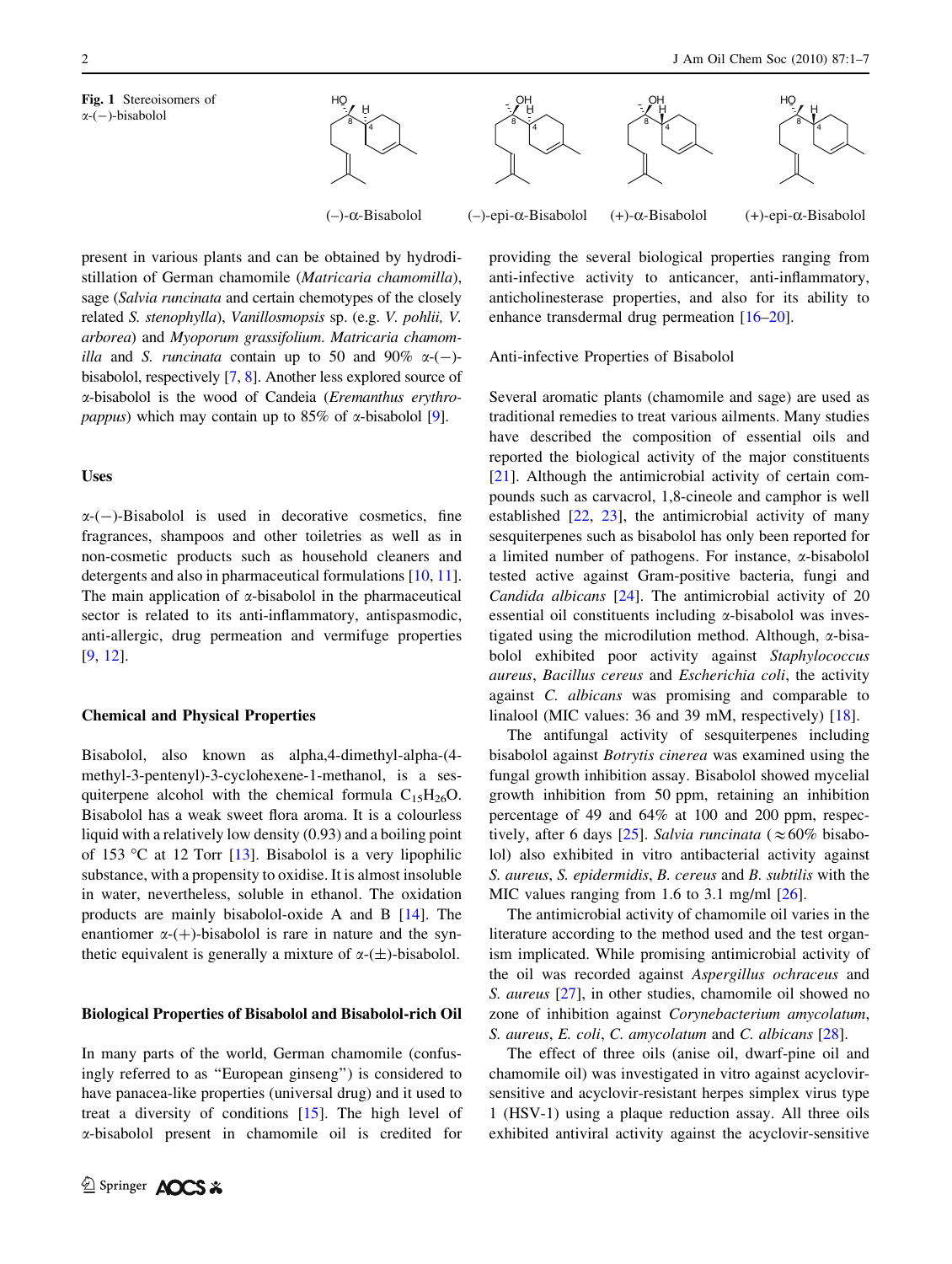HSV strain KOS and acyclovir-resistant clinical HSV isolates as well as acyclovir-resistant Angelotti with chamomile oil exhibiting the highest activity against the clinical acyclovir-resistant HSV-1 strains [\[29](#page-6-0)]. Plaque formation was reduced by 97–99.9% when the viruses were pre-incubated with acyclovir before attachment to the host cell [\[29](#page-6-0)]. The essential oil of chamomile also demonstrated dose-dependent virucidal activity against the HSV-2 with an IC<sub>50</sub> value of 0.003%. The possible mechanism of action was further investigated and the results showed that the essential oils affected the virus by interrupting adsorption of herpes viruses in a different manner compared to the acyclovir which is effective after attachment inside the infected cells [[29,](#page-6-0) [30\]](#page-6-0).

Four sesquiterpenes; nerolidol, farnesol, bisabolol and apritone were investigated for their ability to increase the susceptibility of S. *aureus* to some conventional antibiotics (ciprofloxacin, clindamycin, erythromycin, gentamicin, tetracycline and vancomycin). The results showed that low concentrations (0.5–2 mM) of nerolidol, bisabolol or apritone enhanced the susceptibility of S. aureus to the antibiotic tested [\[31](#page-6-0)]. Furthermore, it was suggested that the sesquiterpenoid compounds may act by disrupting the normal barrier function of the bacterial cell membrane, allowing the permeation into the cell of exogenous solutes such as antibiotics. This effect was found to be more pronounced for Gram-positive bacteria, probably due to the lack of additional permeability barriers, particularly the outer membrane of Gram-negative bacteria. A possible structural resemblance of sesquiterpenes to membrane lipids (e.g., linear molecules with internal lipophilic character and a more polar terminus) may also account for the effectiveness of sesquiterpenes as enhancers of membrane permeability. For instance, nerolidol and farnesol (with longer hydrocarbon tails) were found to be more effective as skin penetration enhancers than bisabolol [\[32](#page-6-0)].

#### Antiplasmodial Activity

German chamomile oil (with bisabolol as the major compound) is used to treat conditions such as dizziness, neuralgia, muscle cramping, headache, malaria and fever. Various essential oils containing bisabolol have shown antiplasmodial activity. For instance, the antiplasmodial activity of S. runcinata ( $\approx 60\%$  of  $\alpha$ -bisabolol) tested against the chloroquine-resistant strain FCR-3 using the  ${}^{3}$ H-hypoxanthine assay exhibited good activity (IC<sub>50</sub> value: 1.2  $\mu$ g/mL) [\[26](#page-6-0)]. However, when  $\alpha$ -bisabolol was evaluated as a single component, poor activity was recorded in comparison to the positive control quinine  $(IC_{50}$  value: 307 and  $0.29 \mu M$ , respectively). This result implies other compounds (either minor or major) are important in the biological activity of the oil and suggest that the activity of

the crude oil is not always derived from its major constituent as generally speculated.

Anti-oxidant, Anti-inflammatory Activity and the Effect of Bisabolol on the Skin

# Anti-oxidant and Anti-inflammatory Activity

Increasing evidence has suggested that many degenerative diseases such as brain dysfunction, cancer, heart disease and immune system decline could be the result of cellular damage caused by free radicals and that anti-oxidants may play an important role in disease prevention [[33](#page-6-0)]. The commonly used anti-oxidants, butylated hydroxyanisol and butylated hydroxytoluene are synthetic chemicals and the possible toxicity of these anti-oxidants has resulted in their reduced use [\[34](#page-6-0)]. In recent years, several natural antioxidants have appeared on the market and are generally regarded as safe [\[35](#page-6-0)]. The anti-oxidant activity has been determined by investigating the effects of  $\alpha$ -bisabolol to interfere with reactive oxygen species (ROS) on chemiluminescence of human neutrophil bursts (C. albicans and N-formyl-methionyl-leucyl-phenylalanine) and cell-free systems (SIN-1 and  $H_2O_2/HOCl^-$ ). The results indicated that  $\alpha$ -bisabolol significantly inhibits the luminol-amplified chemiluminescence at concentrations ranging from 7.7 to 31 µg/mL for C. albicans and N-formyl-methionyl-leucylphenylalanine, respectively. A similar effect was observed in the SIN-1 and  $H_2O_2/HOCl^-$  systems suggesting bisabolol as a means of improving the antioxidant capacity [\[36](#page-6-0)]. Although bisabolol has been claimed to exhibit antioxidant activity on chemical and/or biological tests, an in vitro study showed that a-bisabolol exhibited poor antioxidant activity against the DPPH radical  $(IC_{50}$ value  $> 450 \text{ µg/mL}$  [[18\]](#page-5-0).

Chamomile essential oil is well known and has been used for centuries as an anti-inflammatory agent and for alleviating the symptoms associated with eczema, dermatitis and other pronounced irritation. Volatile constituents of the essential oil of chamomile, notably chamazulene and a-bisabolol, exert anti-inflammatory activity partly due to the inhibition of leukotriene synthesis [[15,](#page-5-0) [37\]](#page-6-0). The sesquiterpenes such as  $\alpha$ -bisabolol appear to be good 5-lipoxygenase (5-LOX) inhibitors and have been widely reported to have a skin soothing action which strongly inhibits 5-LOX in vitro. The  $IC_{50}$  value of this compound on 5-LOX ranged between 10 and 30  $\mu$ g/mL [\[17](#page-5-0)]. As  $\alpha$ -bisabolol exhibited activity against the 5-LOX assay, the essential oils containing higher levels of this sesquiterpene alcohol are thus expected to inhibit the enzyme. Studies have demonstrated that *S. runcinata* oil is good 5-LOX inhibitor with the  $IC_{50}$  value of 22.5 µg/mL. However, the activity of the oil against the COX-2 enzyme was poor [\[26](#page-6-0)].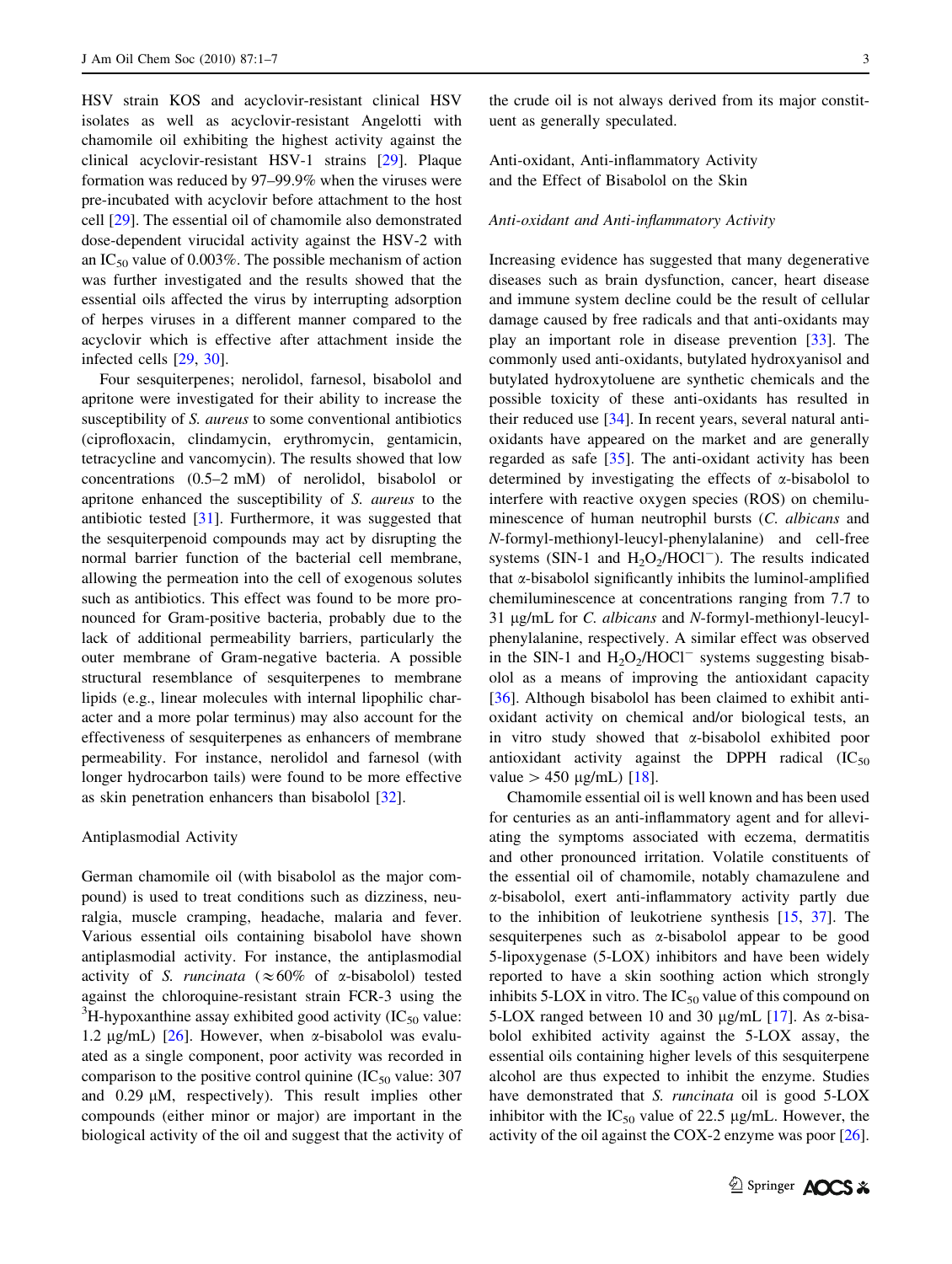#### Effect of Bisabolol on the Skin

Hyperpigmentation is the darkening of an area of skin generally due to the increase of melanin. Several factors such as inflammatory skin disorders, allergic contact and irritant contact dermatitis are the main cause of hyperpigmentation. The increase of melanogenic enzyme activity or number of melanocytes may be associated with epidermal and dermal hyperpigmentation [[38\]](#page-6-0). It is known that the cAMP response element (CRE) is involved in the  $\alpha$ -melanocyte-stimulating hormone ( $\alpha$ -MSH) production. A study was conducted in order to determine the depigmentation effect of  $\alpha$ -bisabolol using two different assays: a cAMP response element luciferase reporter assay and melanin assay. The results indicated that  $\alpha$ -bisabolol inhibited the CRE activation induced by  $\alpha$ -MSH. Similarly, the compound reduced the melanin content induced by a-MSH.

Tyrosinase is an enzyme that catalyses the production of melanin. Studies have demonstrated that  $\alpha$ -MSH induces tyrosinase gene expression via the activation of MITF (Microphthalmia-associated transcription factor) gene expression. An investigation was conducted to determine the effect of  $\alpha$ -bisabolol on the  $\alpha$ -MSH-induced expression of MITF and tyrosinase genes and results indicated that a-bisabolol inhibited the gene expression of MITF and tyrosinase implying that  $\alpha$ -bisabolol inhibits melanogenesis by lowering intra cellular cAMP levels [[38\]](#page-6-0).

## Bisabolol as Permeation Enhancers

The percutaneous route of drug delivery is advantageous over intravenous and oral administration. Nevertheless, the architecture of the stratum corneum makes it a formidable barrier to the topical and transdermal administration of therapeutic agents  $[39, 40]$  $[39, 40]$  $[39, 40]$  $[39, 40]$  $[39, 40]$ . The most common approach to alleviate stratum corneum permeability is the concomitant use of penetration enhancers [\[41](#page-6-0)]. There are several classes of penetration enhancers and terpenes obtained by distillation from aromatic plants are very efficient for several reasons. They are natural substances, non toxic, extensively used in transdermal delivery as permeation enhancers and Generally Regarded as Safe (GRAS) [\[42](#page-6-0)].

Dapiprazole, a known  $\alpha$ -blocking drug, is used in topical eye therapy for the treatment of chronic simple glaucoma, for induction of pre-operative miosis and for reversion of pharmacologically induced mydriasis. Many scientists have suggested that transdermal administration might present some advantages over the oral route in subjects suffering from the conditions described above by lower doses, provide sustained and constant plasma levels, and improve the patients' compliance [[43\]](#page-6-0). The in vitro permeation rate of dapiprazole base through hairless mouse skin was investigated in a series of liquid and semisolid vehicles, both in the absence and in the presence of different penetration enhancers. It was found that the permeability coefficient of dapiprazole was significantly promoted (up to 73 times) by some terpenes such as *I*-limonene,  $\alpha$ -bisabolol and terpinolene [[43\]](#page-6-0). Furthermore, the natural occurring  $(-)$ - $\alpha$ -bisabolol was twice as active as enhancer for dapiprazole penetration than racemic  $(\pm)$ - $\alpha$ bisabolol [[43\]](#page-6-0). The variation in the activity of bisabolol demonstrated the role of functional groups in the pharmacological properties of certain compounds.

In Vitro and in Vivo Toxicity of Bisabolol and Bisabolol-Rich Oil

Several studies have been conducted to determine the toxicity of a-bisabolol. Twenty essential oil constituents from various classes (ketones, aldehydes, alcohols, phenols and terpene hydrocarbons) were tested on human epithelial cells using the MTT assay. a-Bisabolol and nerolidol were the most toxic compounds (IC<sub>50</sub> value of 41.8 and 5.5  $\mu$ M, respectively) [[18\]](#page-5-0). Salvia runcinata ( $\approx 60\%$  of the oil) was also found to be toxic on human epithelial cells  $(IC_{50}$ value:  $2.5 \mu g/ml$ ). However, this toxicity was not correlated to the level of  $\alpha$ -bisabolol since toxic compounds such as nerolidol and camphor were also identified in the oil  $[26]$  $[26]$ . The effect of  $\alpha$ -bisabolol on the gastrotoxicity of acetylsalicylic acid was examined and it was found that when a-bisabolol is administered orally (dose 0.8–80 mg/ kg) with acetylsalicylic acid (dose 200 mg/kg), a significant protective effect is observed  $(P < 0.05)$  [[44\]](#page-6-0). It is important to mention that the results of any bioassay depend on the method and the organisms implicated in the experiment and extrapolating the results of an in vitro experiment to animal models is not always correct. Numerous studies have confirmed the safety of chamomile essential oil which contains a high level of bisabolol [\[42](#page-6-0)].

Mutagenicity, Genotoxic Effects and Anticancer Activity of a-Bisabolol and Bisabolol-rich Oil and Possible Mechanism of Action

Cancer is a genetic disease and a possible solution to fight the disease is to reduce exposure to mutagens, chemicals capable of inducing genomic mutations and disrupting cellular functions potentially leading to cancer. The ability of a-bisabolol to induce or increase the frequency of mutation in TA100, TA98, TA97a and TA1535 Salmonella typhimurium strains, using the microsome assay with and without addition of S9 mixture was evaluated. No increase in the number of  $his<sup>+</sup>$  revertant colonies over the negative control values was observed with any of the four tested strains at concentrations ranging from 0 to 5000  $\mu$ g/plate [\[6](#page-5-0)].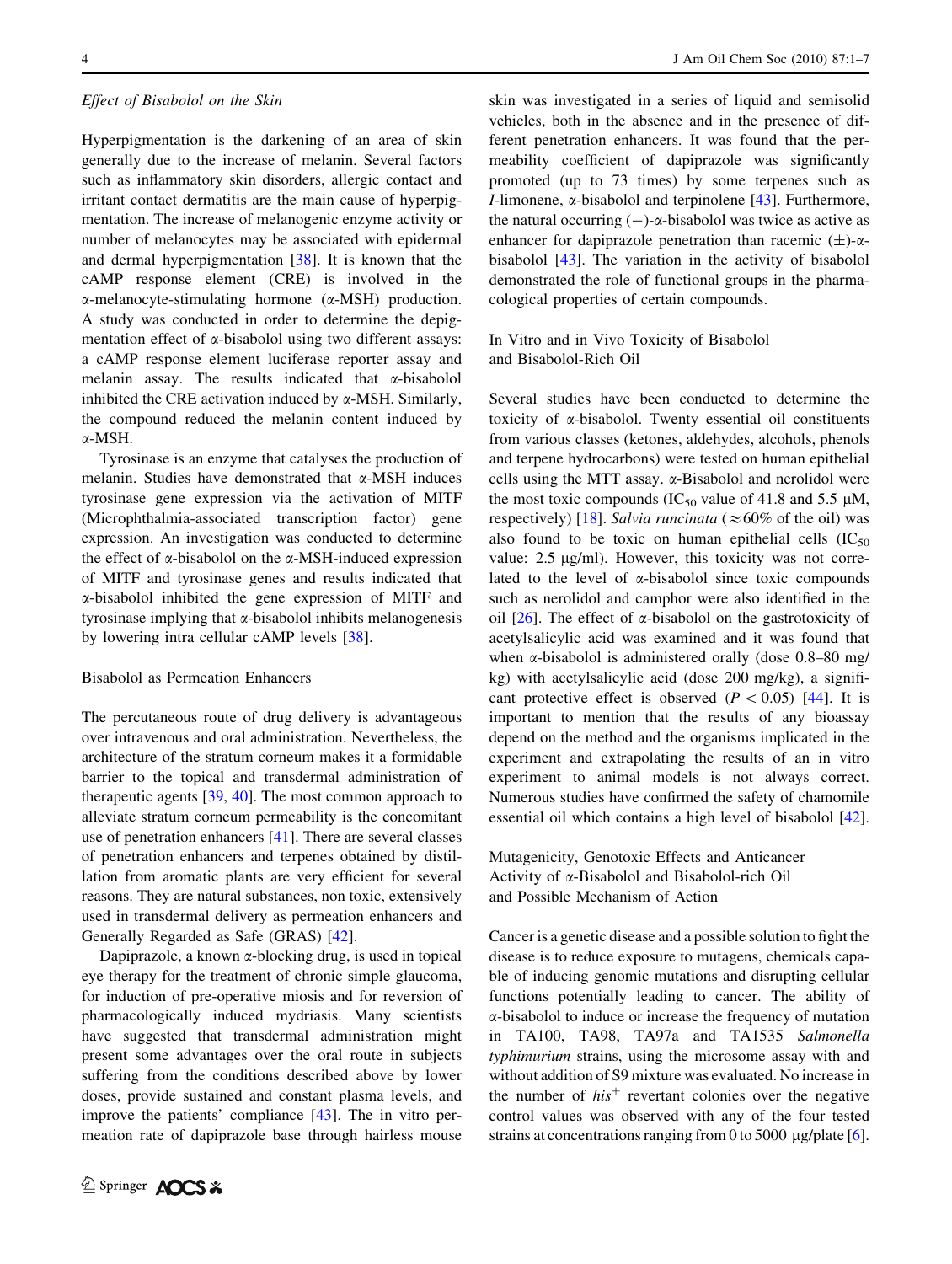The capacity of  $\alpha$ -bisabolol in chamomile essential oil to reduce the frequency of micronucleated polychromatic erythrocytes (MNPE) induced by daunorubicin in mice was studied by flow cytometry before the administration of the compounds and at interval periods of 24 h for 72-h postadministration. Results showed no capacity of  $\alpha$ -bisabolol to significantly increase the rate of micronuclei. However, a significant dose-dependent inhibitory effect of the molecule was noted. After 48-h exposure, the percentage inhibition with 120 and 1200 mg/kg of  $\alpha$ -bisabolol was 52 and 65%, respectively [\[45](#page-6-0)]. The study also suggested that a-bisabolol was the molecule responsible of the biological activities of the volatile fractions of the plant [[45\]](#page-6-0).

An experiment was conducted in order to investigate the effects of  $\alpha$ -bisabolol on human and rat glioma cells. It was found that  $\alpha$ -bisabolol has a strong time- and dose-dependent cytotoxic effect on highly malignant human and rat glioma cell lines ( $EC_{50} = 2 \mu M$ ). At a lower concentrations (2.5–3.5  $\mu$ M), the viability of these cells was reduced after 24 h by 50% with respect to untreated cells [\[46](#page-6-0)]. Glioma cells treated with a high concentration of  $\alpha$ -bisabolol (10.0  $\mu$ M) resulted in a 100% cell death. The study also revealed that the viability of normal rat glial cells (non-neuronial cells) was not affected by treatment with a-bisabolol at the same concentrations as above. Suggestions were made that a-bisabolol-induced cytotoxicity in glioma cells may result from the induction of apoptosis through the mitochondrial pathway [\[46](#page-6-0)]. Recent research has demonstrated that  $\alpha$ -bisabolol exerts a rapid and efficient apoptosis-inducing action selectively towards human and murine malignant glioblastoma cell lines through mitochondrial damage. Studies have also established that a-bisabolol can initiate the apoptosis-inducing action towards highly malignant human pancreatic carcinoma cell lines without affecting human fibroblast viability [[47\]](#page-6-0).

# Effect of Bisabolol on Animal Reproduction and Development

The effects of  $\alpha$ -bisabolol was investigated on pregnant rats dosed daily via gavage on days 6–15 of gestation, at concentrations ranging from 250 to 3000 mg/kg body weight. There was no toxic effect on pre-natal development at doses up to 1000 mg/kg body weight. However, at concentrations higher than 1000 mg/kg body weight, a significant reduction in fetal number and subsequent increase in resorption rate was observed. In addition, slight sedation, reduced feed intake and reduction of body weight gain were observed at high dose [[48\]](#page-6-0).

The chemoprotection of fertility by chamomile essential oil (rich in  $\alpha$ -bisabolol) was investigated by administration of 500 mg/kg of essential oil and 5 mg/kg of daunorubicin (a free radical inductor) to mice and the sperm concentration, motility, viability and fertilisation capacity were examined. Sperm viability was over 90%, while no effect on motility and sperm concentration could be observed. The fertilisation capacity decreased considerably in the group of animals treated with daunorubicin, while the fertilisation capacity in the groups receiving chamomile essential oil was maintained [[48\]](#page-6-0) indicating that the essential oil exhibited a chemopreventive capacity.

# Insecticidal Activity and Insect Repellent Capacity of Bisabolol

Many studies have been undertaken to find new insecticidal compounds of plant origin. The insecticidal activity of the heartwood essential oil (Vanillosmopsis pohlii) (which contains  $\alpha$ -bisabolol in high levels) and the pure sesquiterpene  $\alpha$ -bisabolol have been investigated. The oil and a-bisabolol exhibited insecticidal activity against Bemisia argentifolii, the white fly fruit plague. In the search for alternative chemical control against Aedes aegypti, the larvicidal effect based on the percentage mortality after 24 h of ten essential oils was tested against the yellow fever mosquito Aedes aegypti. Among the oils tested, the essential oil of Vanillosmopsis arborea (rich in  $\alpha$ -bisabolol) displayed the highest larvicidal activity, with  $CL_{50}$  of 15.9 mg/mL and  $CL_{90}$  of 28.5 mg/mL [[49\]](#page-6-0).

## Other Points Not Discussed

The oil obtained from Matricaria chamomilla was investigated for attention-deficit hyperactivity disorder (ADHD). The observational study was carried out on three (14– 16 year old) male psychiatric out patients, diagnosed with ADHD. Using comparisons of Conners' parent ratings, an improvement in ADHD symptoms rated by a clinician, who did not have any information about the Matricaria chamomilla medication, was observed [\[50](#page-6-0)]. The bisabolol (applied at 50, 200 and 1000 mg/kg body weight/day) a NOAEL of 200 mg/kg body weight/day was found in a 28-day study on rats. At 1000 mg/kg body eight/day, body weight gain was slightly reduced.

Chamomile was found to exhibit antispasmodic activity with  $\alpha$ -bisabolol and flavonoids identified as compounds responsible for the activity  $[24]$  $[24]$ . Furthermore,  $\alpha$ -bisabolol exhibited capacity protection against gastric effects of aspirin  $(PH<sub>2</sub>)$ . The antipeptic action and proteolytic capacity of a-bisabolol was examined and results showed that bisabolol exhibited antipeptic action in a dose dependent manner. It was also found that the proteolytic activity of pepsin is reduced by 50% through addition of bisabolol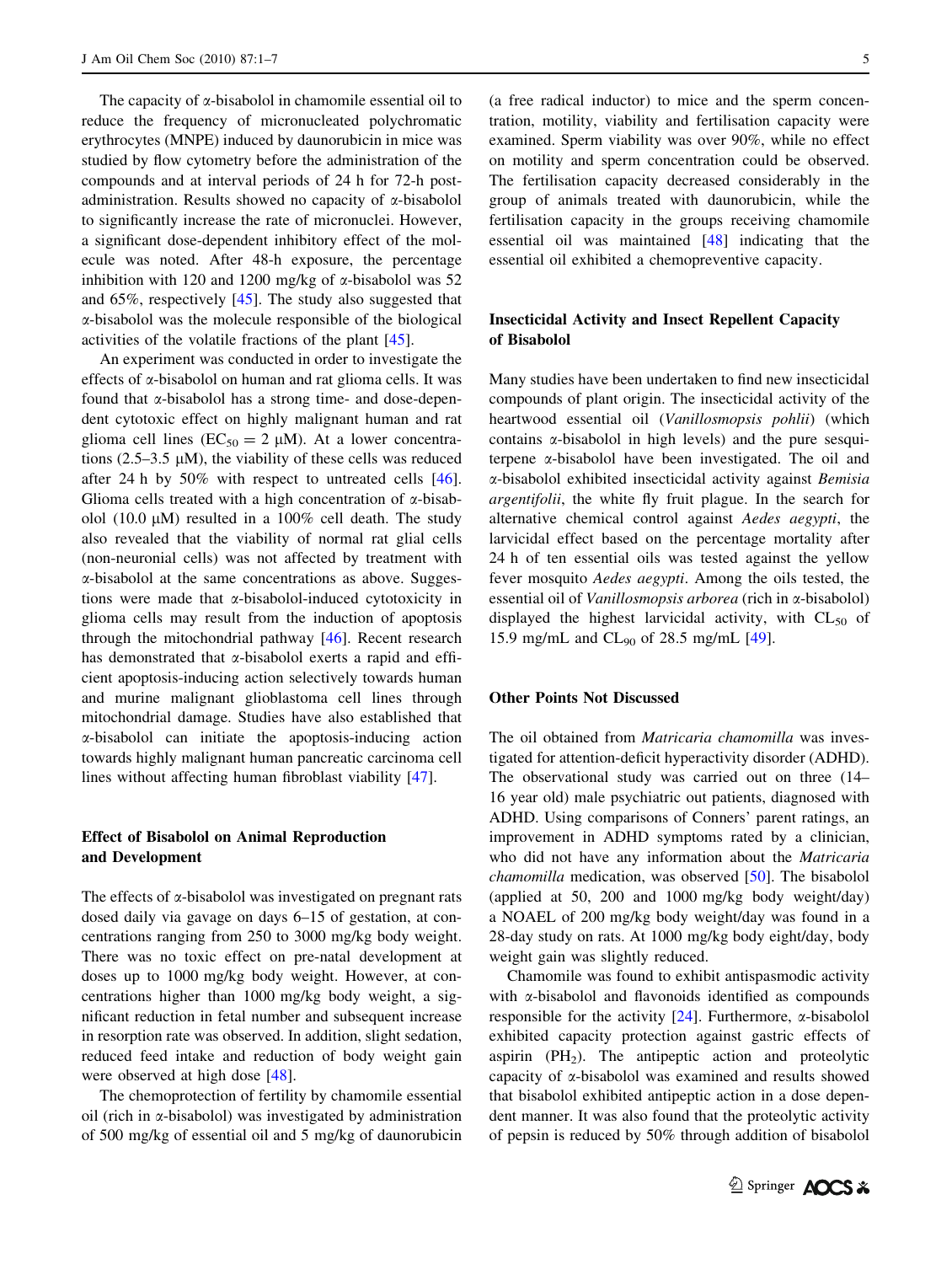<span id="page-5-0"></span>[\[51](#page-6-0)]. Essential oil obtained from chamomile is also known to display no irritant properties. Studies conducted on hen's eggs chorioallantoic membrane revealed no irritating effects of the oil  $[29]$  $[29]$ . In vitro studies found that  $\alpha$ -bisabolol and  $\alpha$ -terpineol exhibited wound-healing properties with  $EC_{50}$  of 228 and 240  $\mu$ g/g mouse, respectively [\[52](#page-6-0)].

#### Concluding Comments

Bisabolol is a naturally occurring constituent accumulated in the essential oil of various species with a vast range of uses (cosmetics, fine fragrances, pharmaceutical). This compound although identified in various aromatic plants is present in substantial amounts in Matricaria chamomilla, Salvia runcinata, Myoporum grassifolium and Eremanthus erythropappus essential oils. The in vitro and in vivo investigation of bisabolol and bisabolol-rich oil has demonstrated several pharmacological properties ranging from anti-inflammatory to anticancer activities. Although the antimicrobial activity of bisabolol is known, it is imperative that this molecule be tested on a broader range of pathogens to establish the spectrum of antimicrobial activity. Bisabolol and bisabolol rich-oil have also demonstrated the capacity to enhance the percutaneous absorption of certain molecules and may prove to be an important ingredient in future cosmetic and skin care products. Taking into account the low toxicity of bisabolol, it is important to determine other pharmacological properties such as the potential use of this compound in alleviating conditions related to the central nervous system. The action of essential components in the cytoplasmic membrane and on membrane-bound phospholipids is not yet fully understood and this could prove to be a rewarding topic in future investigations. Elucidation of the various mechanisms of action ascribed to bisabolol may be useful to provide a firm scientific basis for the inclusion of this bioactive molecule in various consumer products.

## References

- 1. Harrewijn P, Van Oosten MA, Piron PG (2001) Natural terpenoids as messengers: a multidisciplinary study of their production, biological functions, and practical applications. Kluwer, Boston
- 2. Hornby JM, Jensen EC, Lisec AD, Tasto JJ, Jahnke B, Shoemaker R, Dussault P, Nickerson KW (2001) Quorum sensing in the dimorphic fungus Candida albicans is mediated by farnesol. Appl Environ Microbiol 67:2982–2992
- 3. Bauer K, Garbe D, Surburg H (1997) Common fragrance and flavor materials: preparation, properties and uses, 3rd edn. Wiley–VCH, New York
- 4. Harborne JB, Tomás-Barberán FA (1991) Ecological chemistry and biochemistry of plant terpenoids. Oxford University Press, New York
- 5. Brunke EJ, Hammaerschmidt FJ (1985) Constituents of the essential oil of Salvia stenophylla—first identification of the  $(+)$ - $\alpha$ -bisabolol in nature. In: Svendsen AB, Scheffer JJC (eds) Essential oils and aromatic plants. Martinus Nijhoff/Dr. Junk W Publishers, Dordrecht, pp 37–43
- 6. Gomes-Carneiro MR, Dias DMM, De-Oliveira ACAX, Paumgartten FJR (2005) Evaluation of mutagenic and antimutagenic activities of a-bisabolol in the Salmonella/microsome assay. Mutat Res 585:105–112
- 7. Isaac O, Thiemer K (1975) [Biochemical studies on camomile components/III. In vitro studies about the antipeptic activity of (-)-alpha-bisabolol (author's transl)]. Arzneimittelforschung 25:1352–1354
- 8. Viljoen AM, Gono-Bwalya AB, Kamatou GPP, Baser KHC, Demirci B (2006) The essential oil composition and chemotaxonomy of Salvia stenophylla and its allies S. repens and S. runcinata. J Essent Oil Res 18:37–45
- 9. De Souza AT, Benazzi TL, Grings MB, Cabral V, da Silva EA, Cardozo-Filho L, Antunes OAC (2008) Supercritical extraction process and phase equilibrium of Candeia (Eremanthus erythropappus) oil using supercritical carbon dioxide. J Supercrit Fluids 47:182–187
- 10. Madhavan BN (1999) Final report on the safety assessment of bisabolol. Int J Toxicol 18(Suppl. 3):33–40
- 11. Piochon M, Legault J, Gauthier C, Pichette A (2009) Synthesis and cytotoxicity evaluation of natural *x*-bisabolol b-D-fucopyranoside and analogues. Phytochemistry 70:228–236
- 12. Sell CS (1999) Ingredients for the modern perfumery industry. In: Pybus DH, Sell CS (eds) The chemistry of fragrances. The Royal Society of Chemistry, UK
- 13. Perbellini L, Gottardo R, Caprini A, Bortolotti F, Mariotto S, Tagliaro F (2004) Determination of alpha-bisabolol in human blood by micro-HPLC–ion trap MS and head space-GC–MS methods. J Chromatogr B 812:373–377
- 14. Waleczek KJ, Cabral Marques HM, Hempel B, Schmidt PC (2003) Phase solubility studies of pure  $(2)$ - $\alpha$ -bisabolol and camomile essential oil with  $\beta$ -cyclodextrin. Eur J Pharm Biopharm 55:247–251
- 15. Berry M (1995) The chamomiles. Pharm J 254:191–193
- 16. Kadir R, Barry BW (1991) a-Bisabolol, a possible safe penetration enhancer for dermal and transdermal therapeutics. Int J Pharm 70:87–94
- 17. Baylac S, Racine P (2003) Inhibition of 5-lipoxygenase by essential oils and other natural fragrant extracts. Int J Aromather 13:138–142
- 18. Van Zyl RL, Seatlholo ST, Van Vuuren SF, Viljoen AM (2006) The biological activities of 20 nature identical essential oil constituents. J Essent Oil Res 18:129–133
- 19. Siegenthaler G, Saurat JH, Ponec M (1988) Terminal differentiation in cultured human keratinocytes is associated with increased levels of cellular retinoic acid-binding protein. Exp Cell Res 178:114–126
- 20. Zheng Y, Niyonsaba F, Ushio H, Ikeda S, Nagaoka I, Okumura K, Ogawa H (2008) Microbicidal protein psoriasin is a multifunctional modulator of neutrophil activation. Immunology 124:357–367
- 21. Lopes NP, Kato MJ, Andrade EHA, Maia JGS, Yoshida M, Planchart AR, Katzin AM (1999) Antimalarial use of volatile oil from leaves of Virola surinamensis (Rol.) Warb. By Waiapi Amazon Indians. J Ethnopharmacol 67:313–319
- 22. Ultee A, Bennik MH, Moezelaar R (2002) The phenolic hydroxyl group of carvacrol is essential for action against the food-borne pathogen Bacillus cereus. Appl Environ Microbiol 68:1561–1568